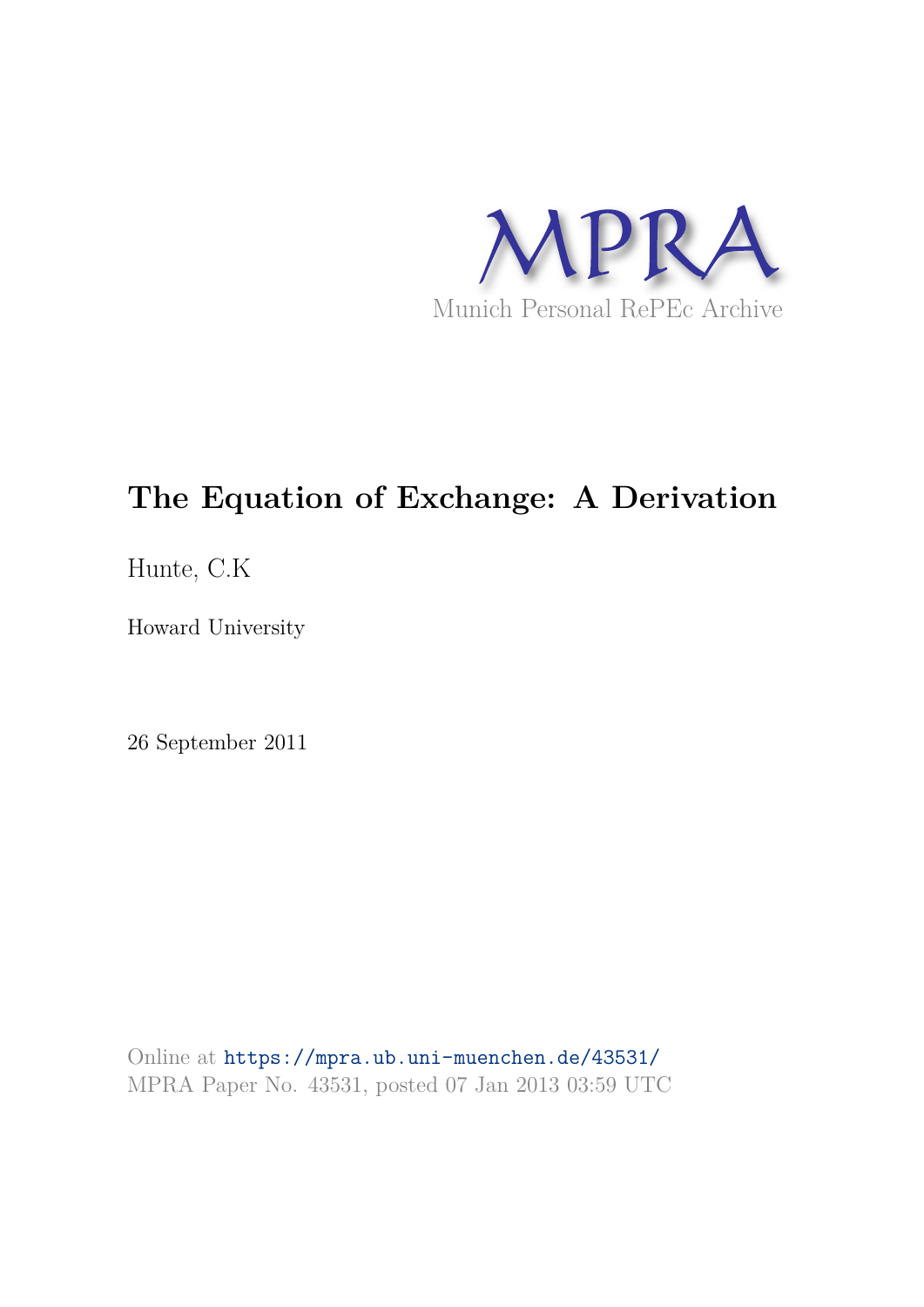## **The Equation of Exchange: A Derivation**

**by**

**C. Kenrick Hunte\*** 

#### **Abstract**

This paper provides a theoretically plausible model to explain the equation of exchange, deriving it from an agent's utility maximization problem and the profit maximizing behavior of a competitive firm. It shows that the marginal propensity to consume is constant, while the average propensity to consume is decreasing as income increases. Supporting the notion that consumption growth is positively related to income growth, it confirms that the marginal propensity to consume has a theoretical basis for modifying velocity, money demand and consumption, given that money demand is inversely related to the interest rate and positively related to income.

Keywords**:** Equation of exchange; money demand; income velocity; marginal propensity to consume.

JEL (D01, E21, E41, E43)

**<sup>\*</sup>Associate Professor, Department of Economics, Howard University; email: [CHunte@Howard.edu;.](mailto:CHunte@Howard.edu;.) The author is grateful for helpful comments made by an anonymous referee; all errors are the author's.**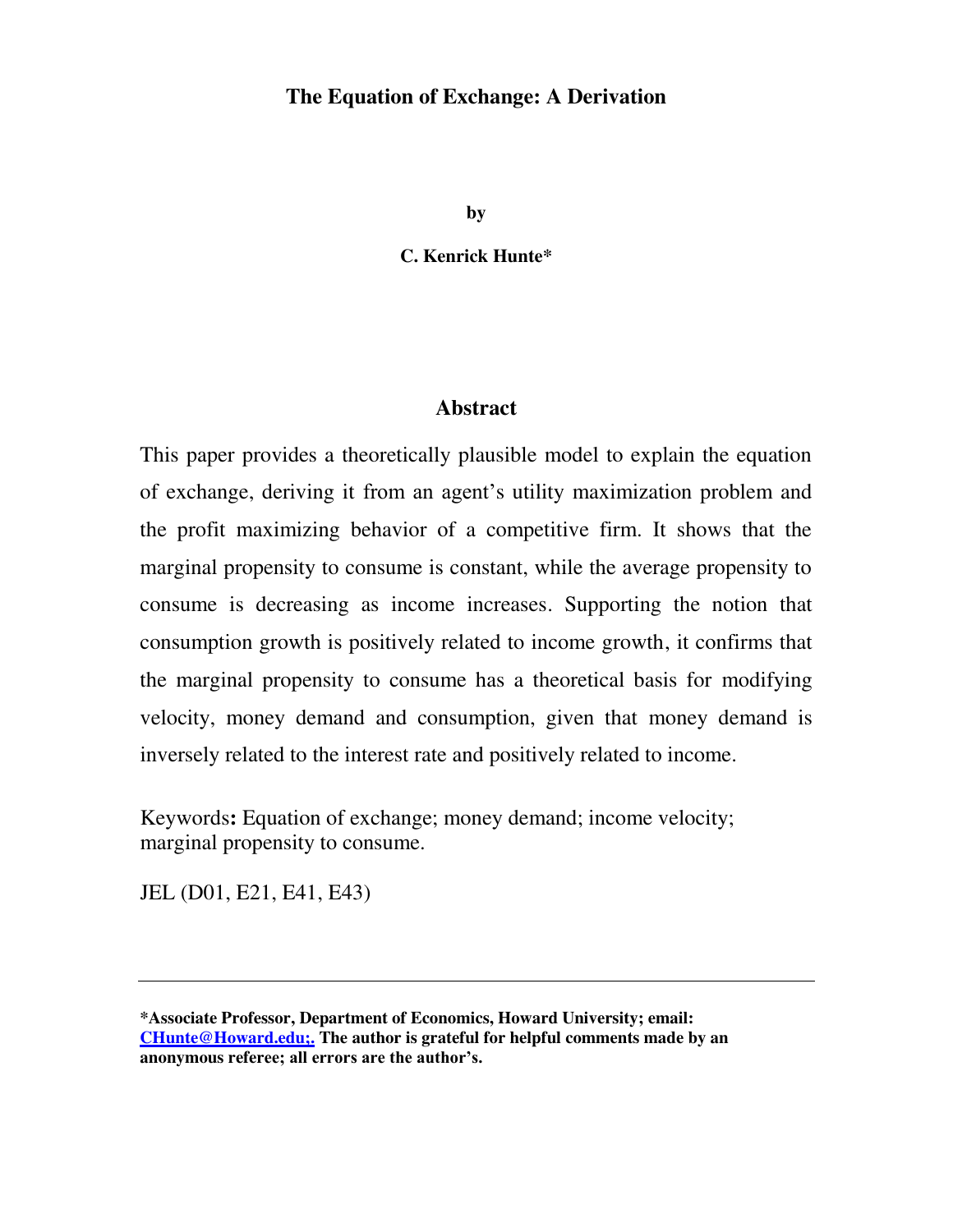## **The Equation of Exchange: A Derivation**

## **Introduction**

2011 marks just over one hundred years since Irving Fisher (1911) published the now famous, "Equation of Exchange." During this span of time, many economists have built and tested models and suggested policy implications based on the use of this equation, including, among a long list of economists, and to name only a few, are Keynes (1936); Friedman (1956); Friedman and Schwartz (1963); Klein (1973); Bordo and Jonung (1981); and Siklos (1993). In addition, standard macroeconomic textbooks and textbooks on money, banking and financial markets, typically include a few paragraphs on the equation of exchange, thereby signaling its relative importance in the study of economics.

Obviously, writing a paper on a topic that is part of the long established core of macroeconomic investigation seems to be a redundant exercise, except for the fact that the theoretical foundation for the equation of exchange was not well defined these past one hundred years. The equation of exchange is typically introduced as an accounting identity that is devoid of the underlying behavioral relationships that capture the utility maximizing behavior of the representative agent and the profit maximizing behavior of the competitive firm. Hence, the main purpose of this paper is deriving the equation of exchange using appropriate optimizing techniques.

In discussing the equation of exchange and the subject of velocity, Fisher (1911) stated that transaction velocity "is the quotient obtained by dividing the total money payments for goods in the course of a year by the average amount of money in circulation…." Specifically, velocity (V) is defined by Fisher's identity as  $V = (PT)/M$ , where P is the price of a typical transaction, and T is the number of times goods and services are exchanged for money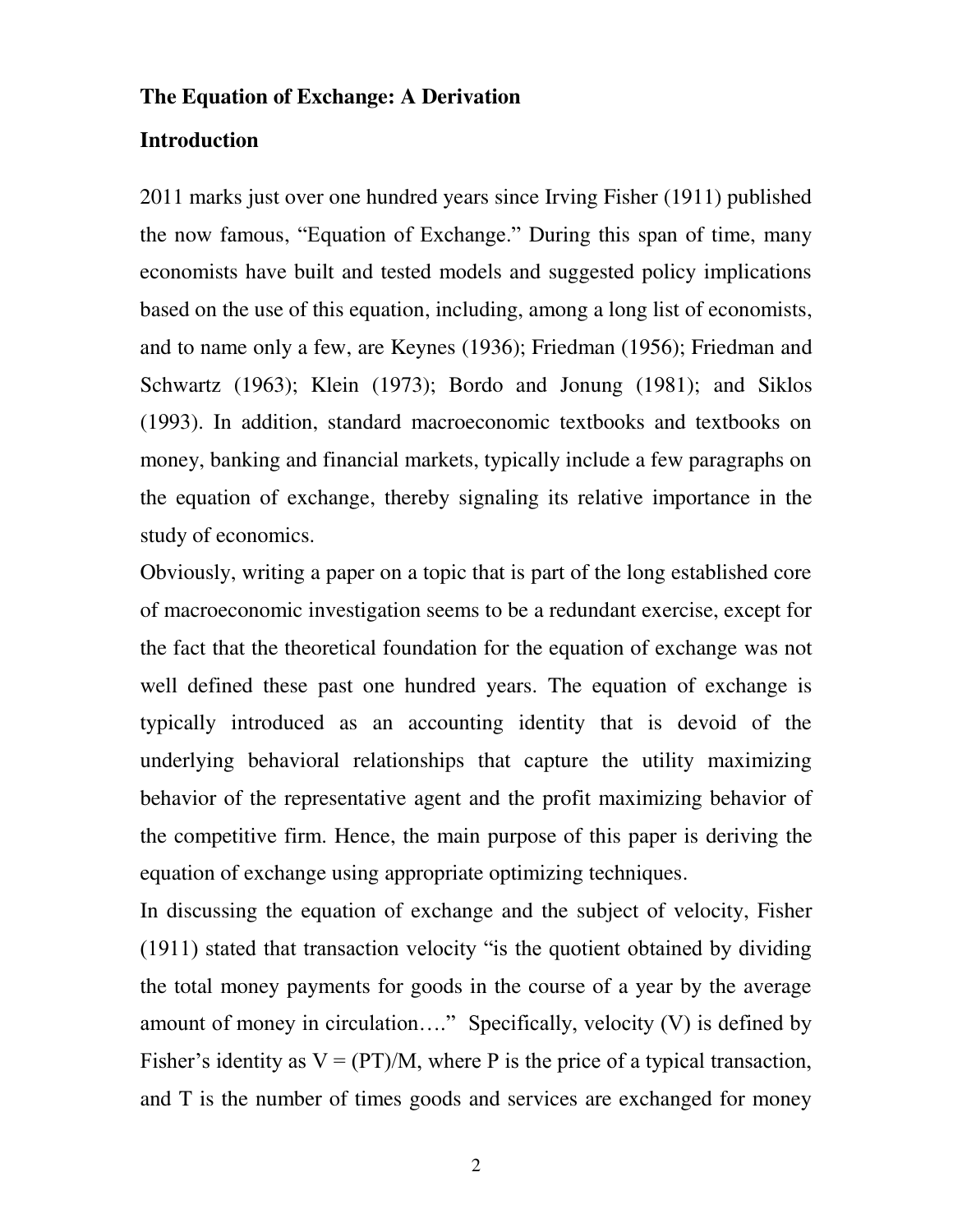(M) by households and business firms. In subsequent work by the Cambridge School, T was replaced by total output (Y), with P representing the price of one unit of output in the economy and with the income velocity being specified as  $V = (PY)/M$ . In addition, by multiplying both sides by M, we observe the equation of exchange  $MV = PY$ . This identity conveys the notion that the quantity of money  $(M)$  times the velocity of money  $(V)$  is equal to the value of nominal spending in the economy (PY). According to Fisher (1911), velocity is assumed constant, when there is no financial innovation and interest rates are assumed to be fixed.

While the equation of exchange is important in explaining how the economy is structured, its limitation is that it does not appear to be derived from a microeconomic framework for both the typical agent and the competitive firm. Moreover, as an accounting identity, it precludes the use of any behavioral equations and it is a summary measure of economic activity in the economy. Besides, since the income velocity of money is defined as the speed with which money changes hands, then it is likely that the behavior of the firm and agent must be more explicitly expressed in the equation of exchange as consumption and firm behavior would change when the price level, income, money or the interest rate change in the economy. Furthermore, since money is used to acquire goods and services that in turn impacts consumption, it is posited that the income velocity of money is positively related to the marginal propensity to consume, given that money and consumption are arguments in the utility function of the representative agent.

Of course, it could be argued that the microeconomic foundation of the equation of exchange may not have been an important concern when Fisher first proposed it in 1911; instead, the research emphasis at that time may have been aimed at understanding the linkages between aggregate demand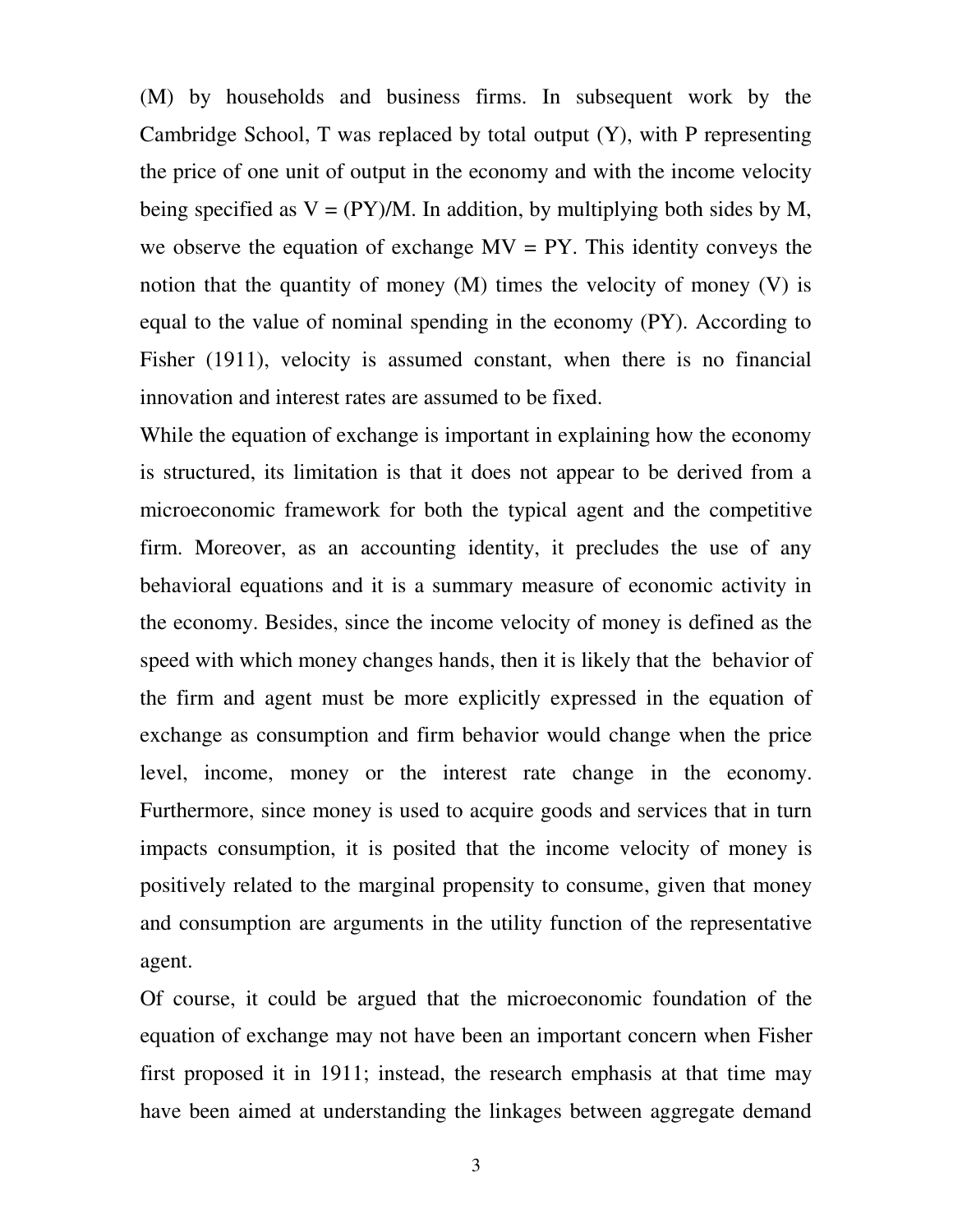and money markets. This is one approach used to study aggregate demand by Blanchard and Kiyotaki (1987) and Rotemberg (1987), with Romer (2001) adding that they should have included velocity to identify aggregate demand disturbances that are separate from money supply shifts.

The equation of exchange has also been applied by many researchers in the classical quantity theory of inflation under the assumption that the price level is proportional to the money stock, when both V and Y are fixed (Friedman, M and A. Schwartz, 1963; Dornbusch, Fisher and Startz, 2008). Yet it is the agent's decision on consumption, money balances, and the supply of labor to the firm together with the firm's demand for labor and its profit maximizing output that simultaneously have an impact on income velocity. Consequently, if a more complete understanding of the relationship is to be obtained, it is argued that the equation of exchange should incorporate the behavioral relationships and interactions of households and competitive firms.

More specifically, since it is posited that the equation of exchange is rooted in the utility maximizing behavior of the agent and profit maximizing behavior of the competitive firm, a theoretically plausible model that captures these relationships is important for deriving the equation of change. Some of the findings in this paper are that not only is the equation of exchange derived from a utility maximizing model and that velocity is constant when interest rates are fixed, but it is demonstrated that net wealth is positively related to the average propensity to consume, an outcome that supports the positive relationship between wealth and consumption. Equally important is the fact that the marginal propensity to consume modifies income velocity, money demand and consumption, even as the interest rate is inversely related to money demand. The three remaining sections of this paper are as follows: the next section presents a brief overview of the

4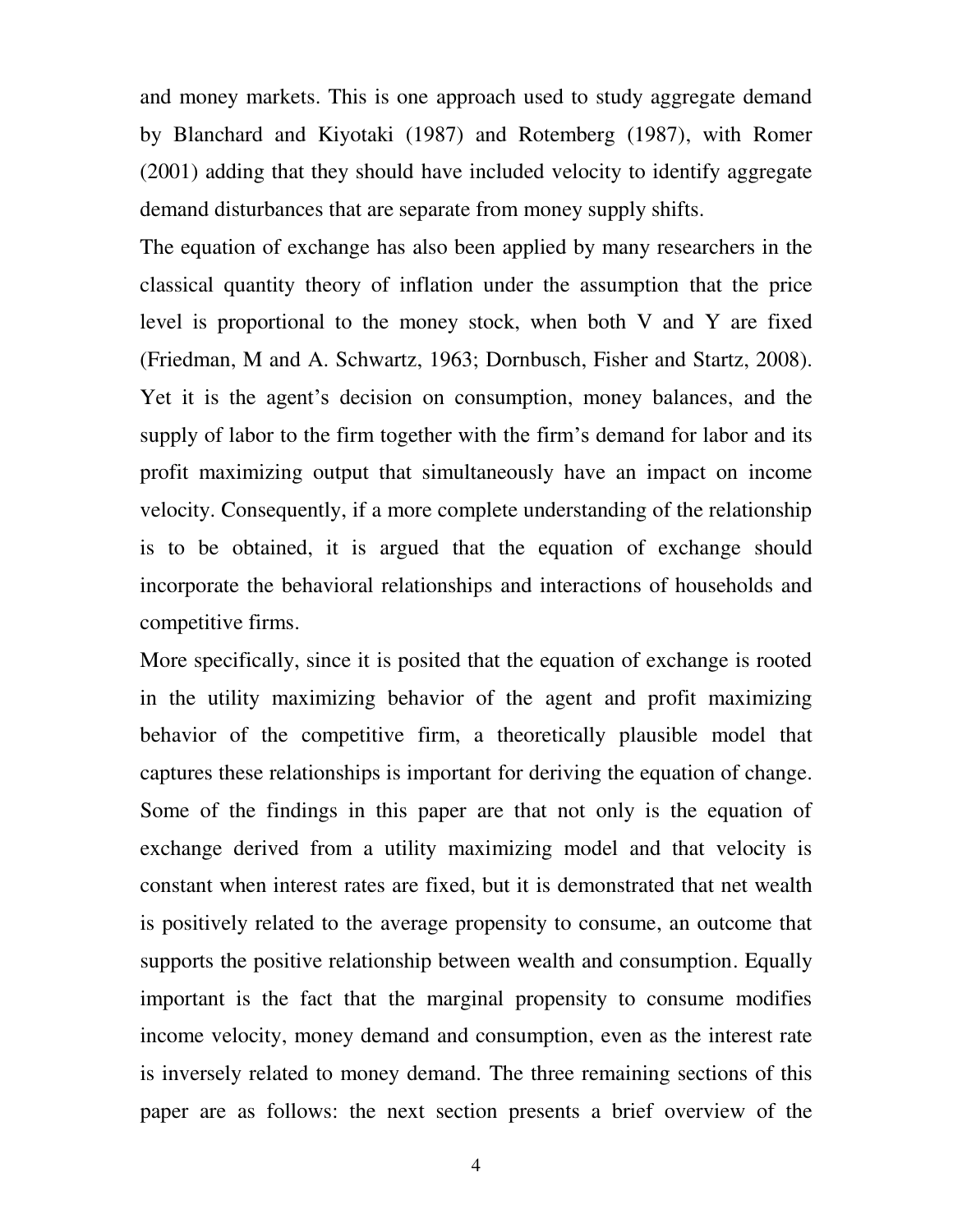literature on money being included in utility functions; followed by a presentation of the model proposed in the paper, with concluding remarks in the last section.

#### **Money in a Utility Function**

A utility function with money included has its genesis in the work by Sidrauski (1967). He contends that the representative agent's utility is influenced by real consumption and real money balances, adding that the utility curve is strictly concave, twice differentiable and that both real consumption and real money balances are not inferior either as a good in the case of real consumption or as a service in the case of real money balances. Researchers who have used this approach include Blanchard and Kiyotaki (1987); Porterba and Rotemberg (1986); Husted and Rush (1984); Koenig (1990), as have many others.

Recognizing that the opportunity cost of holding money balances is not zero as it represents a loss of income for the typical agent, it is generally accepted that holding money balances, a non-interest bearing asset, is costly, resulting in the loss of interest income (Baumol 1952; Tobin 1956). Yet the typical agent may still have a strong preference for holding money, because the agent may be motivated by the notion that real money balances provide liquidity services as it reduces the agent's transaction costs, while increasing the agent's utility. The cash in advance model captures this idea, where it is assumed that all goods and services must be fully paid for with money at the time of purchase (Lucas, 1980; Clower 1967).

Holding real money balances may also be associated with saving time spent on shopping. In this regard, McCallum and Goodfriend (1989) introduce the 'shopping-time' model in an effort to motivate the demand for money, where money is assumed to be an intermediate good (Ljungqvist and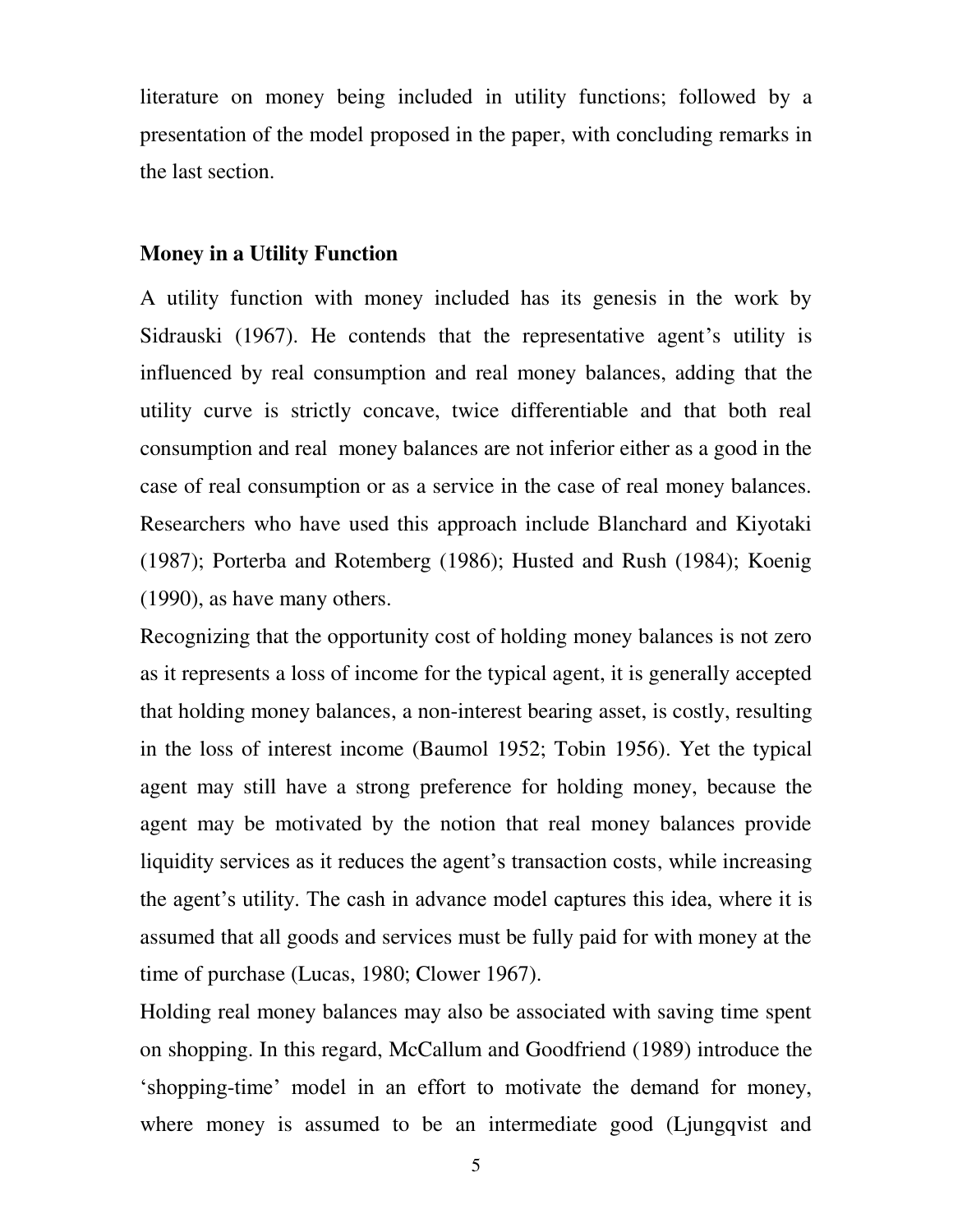Sargent, 2004; Wickens 2008). It has also been posited that by including money in the utility function, this allows the precautionary and store of value motives to be examined (Holman 1998).

In the literature on money in utility functions, researchers frequently use the Cobb-Douglas function (CDF), the nested CDF, constant-elasticity-ofsubstitution (CES), and the nested CES when studying the issues associated with money and consumption (Poterba and Rotemberg 1987; Finn, Hoffman and Schlagenhauf 1990; Holman, 1998). An important difference, however, between the CDF and the other functional forms is that whereas, for example, the CDF imposes unitary elasticity of substitution between real balances and consumption and it displays constant risk aversion, the other functional forms provide flexibility in determining the estimated coefficients without their being an a-priori imposition, as is the case with the CDF. Holman (1998) conducts an econometric study of these functional forms in which money is included in the utility function based on a dynamic model and finds that real money balances improves the agent's utility, adding that money in utility functions cannot be rejected for most of the cases examined. For ease of exposition, the CDF is used in this paper, instead of a more general function, such as the CES, since the focus of the paper is to present a theoretical framework for deriving the income velocity from an optimizing agent and a competitive firm. It should be pointed out, however, that the CDF is a special case of the CES when the substitution parameter in the CES is zero (Chiang 1974).

## **Model**

The equation of exchange is derived from considering an agent who seeks to maximize a money-in-utility function subject to an income constraint. It is assumed that the utility function (U) is increasing in real consumption (C)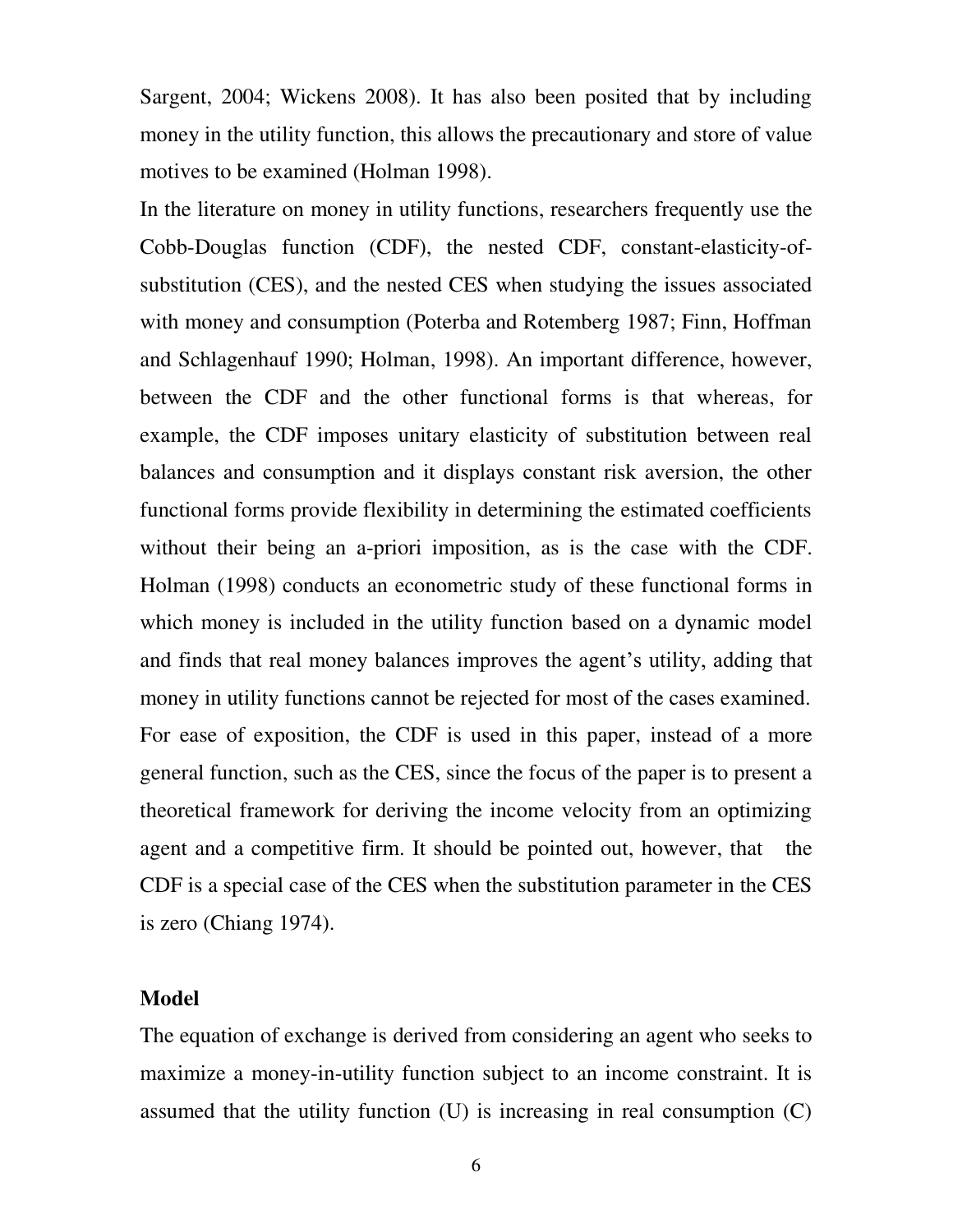and real money balances (M/P), and it is twice differentiable, with P as the price level and M as nominal money. The real consumption constraint is equal to the sum of income from real wages (w/p) times the number of labor units (Ls) supplied by the household; and real interest income from net wealth  $(NW)^1$  times the real interest rate  $(r/p)$ , minus the opportunity cost of holding money-- M times the real interest rate  $(r/p)$ :

$$
C = \left(\frac{w}{p}\right) L_s + \left(\frac{r}{p}\right) NW - \left(\frac{r}{p}\right) M \tag{1}
$$

The profit-maximizing firm demands labor based on a production function:

$$
Y = \bar{K} L^{\beta} \qquad \qquad 0 < \beta < 1 \tag{2}
$$

where Y is real output; K is capital (fixed); and L is labor. Assuming

perfect competition, where the marginal product of labor (MPL = *L*  $\beta Y$ ) is

equal to the real wage ( *L*  $\beta Y$ = w/p), this result allows equation 1 to be rewritten as:

$$
C = \beta Y + \left(\frac{r}{p}\right) NW - \left(\frac{r}{p}\right) M \tag{3}
$$

The agent's utility maximizing model is therefore specified as:

$$
Max_{C,(M/P)} : \alpha \ln C + \ln \left( \frac{M}{P} \right) \qquad \alpha > 0
$$
  
s.t : C =  $\beta Y + \left( \frac{r}{P} \right) NW - \left( \frac{r}{P} \right) M$  (4)

with the constrained optimization problem specified as:

$$
L: \qquad \alpha \ln(C) + Ln\left(\frac{M}{P}\right) + \lambda(\beta Y + \left(\frac{r}{p}\right) NW - r\left(\frac{M}{P}\right) - C) \tag{5}
$$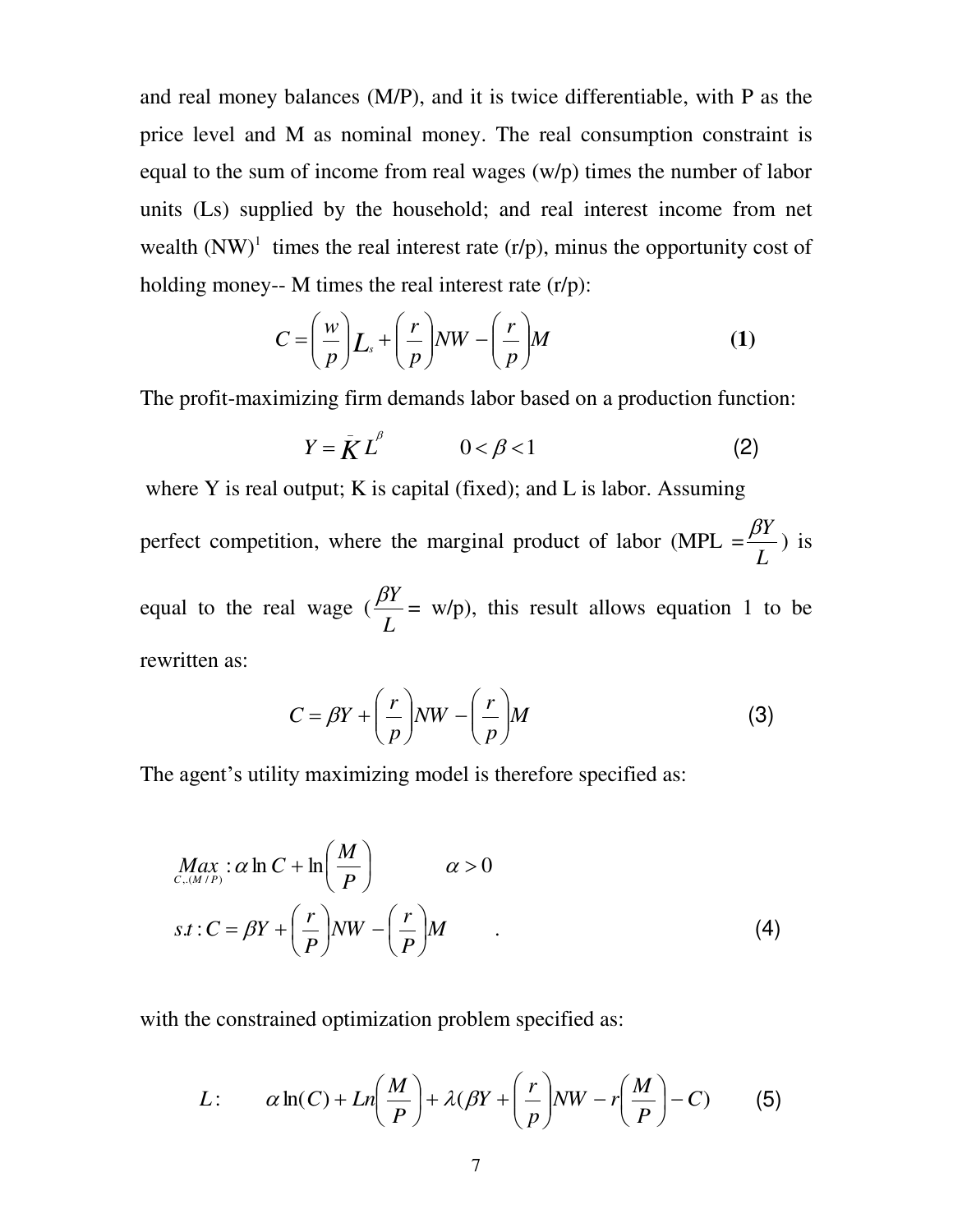The necessary first order conditions for optimality are:

$$
\frac{\partial L}{\partial C} : \frac{\alpha}{C} - \lambda = 0 \tag{6}
$$

$$
\frac{\partial L}{\partial (M/P)} : \frac{1}{(M/P)} - r\lambda = 0 \tag{7}
$$

$$
\frac{\partial L}{\partial \lambda} : \beta Y + \frac{r}{P} (NW) - r \left( \frac{M}{P} \right) - C = 0 \tag{8}
$$

Substituting equation 6 into equation 7 yields:

$$
C = \alpha r \left(\frac{M}{P}\right) \tag{9}
$$

Substitute equation 9 into equation 8 to obtain a derived money demand equation:

$$
\left(\frac{M}{P}\right) = \frac{\beta Y}{(1+\alpha)r} + \frac{NW}{(1+\alpha)P} \tag{10}
$$

where real money balance is proportional to income and net-wealth and is inversely related to the interest rate. Substituting equation 10 into equation 9 yields a derived consumption function:

$$
C = \left(\frac{\alpha\beta Y}{(1+\alpha)}\right) + \left(\frac{\alpha.rNW}{(1+\alpha)P}\right)
$$
 (11)

This result confirms that consumption is proportional to income and net-wealth; that the average propensity to consume (APC) is decreasing in income (equation 12), but increasing in net-wealth, with the marginal propensity to consume (MPC) being constant (equation 13):

$$
APC = \left(\frac{C}{Y}\right) = \frac{\alpha\beta}{(1+\alpha)} + \frac{\alpha}{(1+\alpha)}\left(\frac{r}{PY}\right)NW
$$
 (12)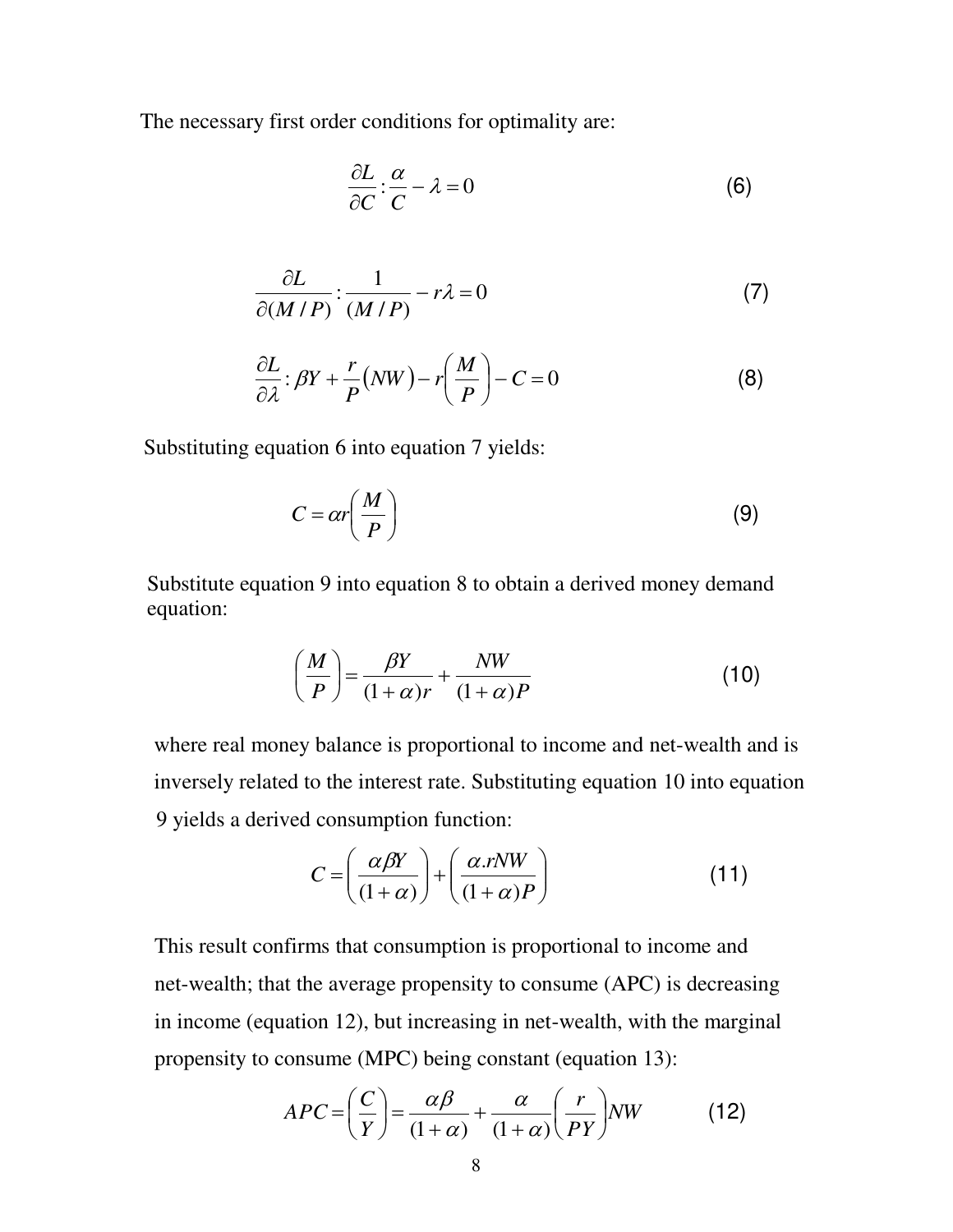$$
\overline{MPC} = \frac{\Delta C}{\Delta Y} = \frac{\alpha \beta}{(1 + \alpha)}
$$
 (13)

Substituting MPC in equation 13 into the APC in equation 12 yields:

$$
APC = \overline{MPC} + \frac{\overline{MPC}}{\beta} \left(\frac{r}{PY}\right) NW
$$
  
 
$$
APC = \overline{MPC} \left[1 + \frac{1}{\beta} \left(\frac{r}{PY}\right) NW\right]
$$
 (14)

This result implies that APC increases when the real income from net wealth increases and decreases when real income increases, but both of these changes in APC are conditioned by the magnitude of the MPC. Dividing equation 14 by MPC implies that the growth in consumption is positively related to income growth:

$$
\left(\frac{APC}{MPC}\right) = \left[1 + \frac{1}{\beta}\left(\frac{r}{PY}\right)NW\right]
$$
\n
$$
\dot{Y} = \dot{C}\left[1 + \frac{1}{\beta}\left(\frac{r}{PY}\right)NW\right]
$$
\n(15)

where  $\dot{Y}$  and  $\dot{C}$  are growth rates for income and consumption, respectively. This result implies that increases in net wealth increases economic growth, as does the growth in consumption. Finally, because saving is equal to the difference between income (Y) and consumption (C), it observed that the growth in saving (S) is specified as:

$$
\dot{S} = \dot{C} \left[ \frac{1}{\beta} \left( \frac{r}{PY} \right) NW \right]
$$
 (16)

indicating that increases in net-wealth increases the growth in the saving rate. Substituting equation 13 into equation 10 yields a money demand function that is conditioned by the magnitude of the MPC: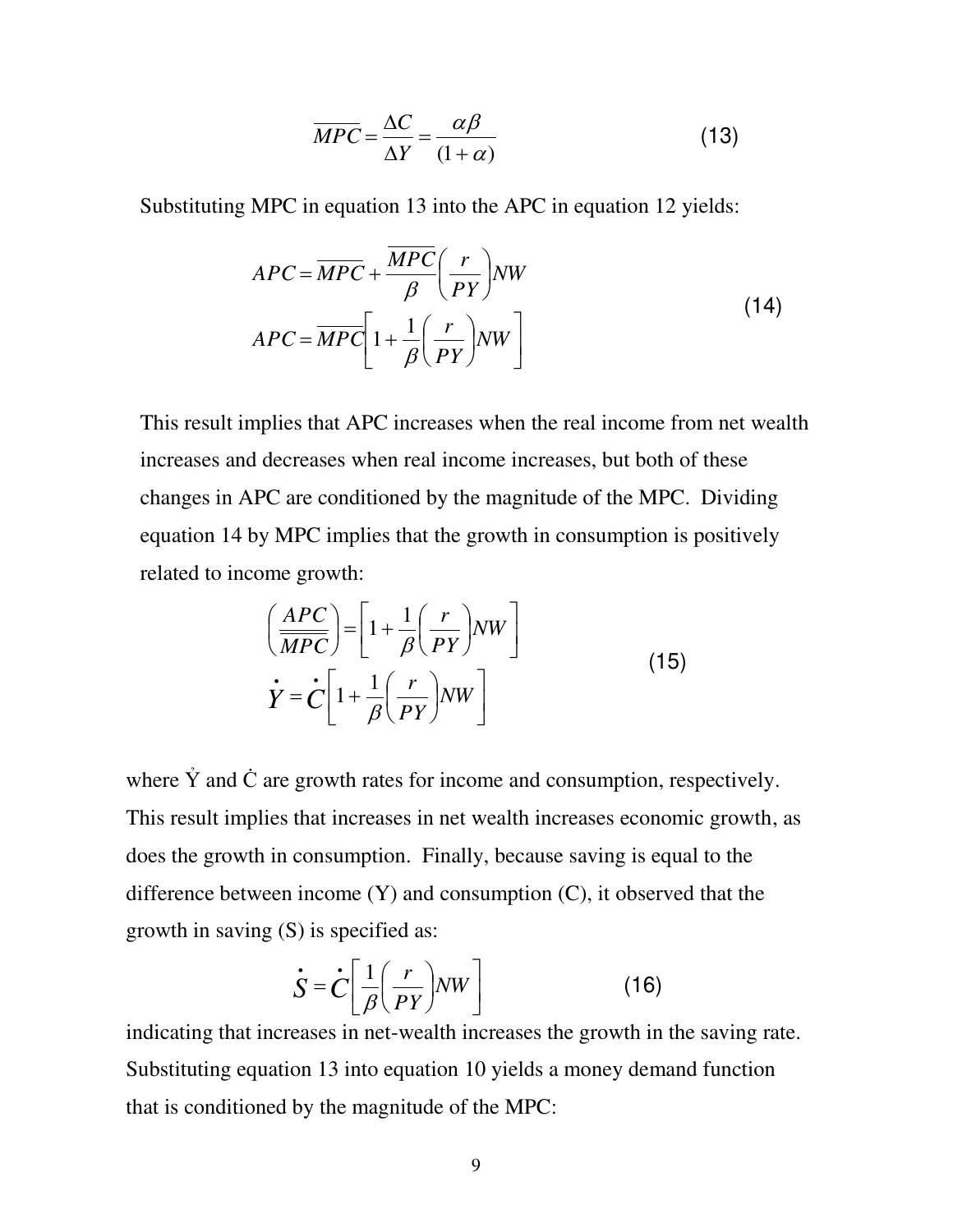$$
\frac{M}{P} = \frac{\overline{MPC}}{\alpha} \left( \frac{Y}{r} + \frac{1}{\beta} \frac{NW}{P} \right) \tag{17}
$$

Similarly, substituting equation 13 into equation 11 yields a consumption function that is also conditioned by the magnitude of MPC:

$$
C = \overline{MPC} \left( Y + \frac{r}{\beta} \frac{NW}{P} \right) \tag{18}
$$

Solving equation 10 for Y and multiplying both sides by P/M, yields the derived income velocity of money (V):

$$
V = \left(\frac{PY}{M}\right) = \left[ (1+\alpha) - \frac{NW}{M} \right] \left(\frac{r}{\beta}\right)
$$
  

$$
V = \left[ \frac{\overline{MPC}}{\beta} - \frac{NW}{M} \right] \left(\frac{r}{\beta}\right)
$$
 (19)

Alternatively, equation 19 can be written as:

$$
MV = PY = M \left[ \frac{\overline{MPC}}{\beta} - \frac{NW}{M} \right] \left( \frac{r}{\beta} \right) \tag{20}
$$

The result in equation 20 confirms that the equation of exchange is a special accounting identity that is derived from the optimizing behavior of the agent and the competitive firm. Assuming that the ratio of net wealth (NW) to money (M) in equation 20 is a constant theta  $(\theta)$ :

$$
\frac{NW}{M} = \theta \qquad \qquad \theta \ge 0 \tag{21}
$$

and substituting equation 21 into equation 20 shows that velocity is positively related to the interest rate:

$$
V = \left[ \frac{\overline{MPC}}{\beta^2} - \frac{\theta}{\beta} \right] r > 0 \qquad \text{if } \overline{MPC} > \beta\theta \tag{22}
$$

More importantly, equation 22 confirms that the marginal propensity to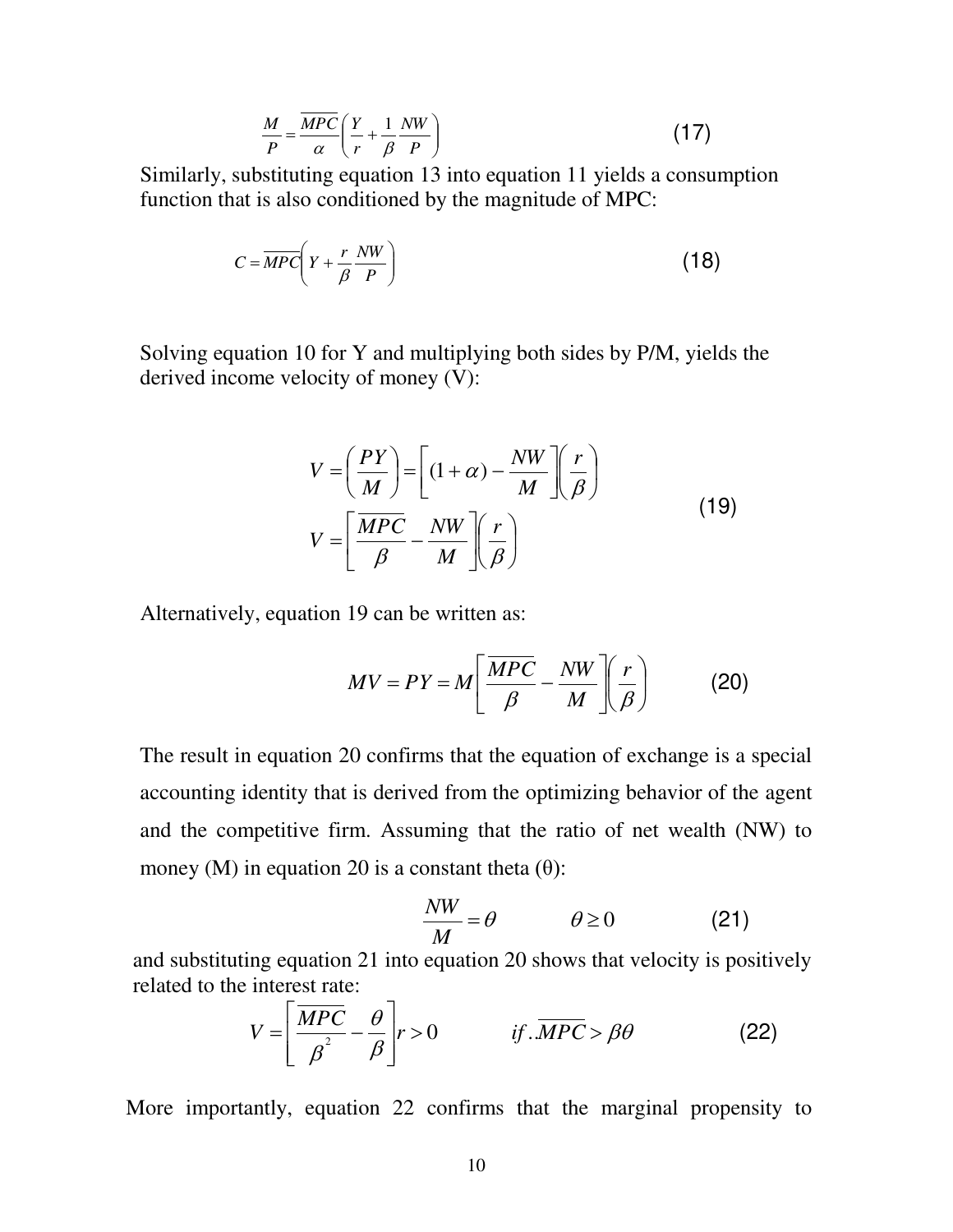consume (MPC) is positively related to the income velocity of money and it confirms the Fisher idea of the existence of a constant velocity of income when the interest rate is fixed. Furthermore, it also confirms that the income velocity of money increases with increases in the interest rate.

## **Concluding Remarks**

This paper provides a theoretically plausible model to explain the equation of exchange that is derived from the solution to an agent's utility maximization problem and the profit maximizing behavior of a competitive firm. The model proposed in the paper not only confirms this proposition, but it also indicates that the marginal propensity to consume has a theoretical basis for modifying velocity, money demand and consumption. The paper also supports the notion advanced by Fisher that the income velocity is constant when the interest is fixed. In addition, it shows that the marginal propensity to consume is constant, while the average propensity to consume is decreasing as income increases, an outcome that is consistent with the consumption function advanced by Keynes; and finally, it provides support for the notion that consumption growth is positively related to income growth.

### **Notes**

<sup>1.</sup> Net Wealth = Total Assets –Total Liabilities. Total assets include Bonds, among other assets.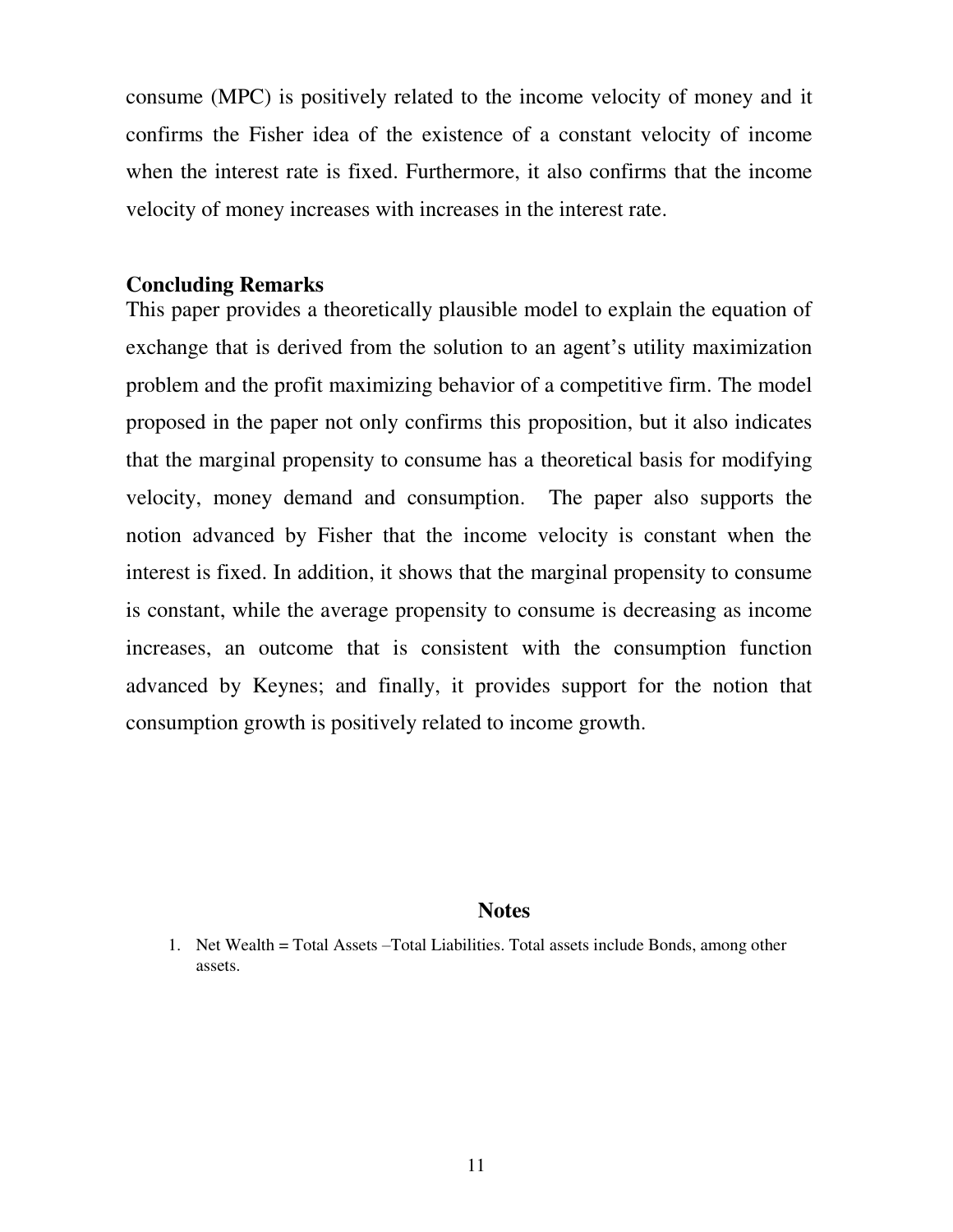## **References**

Baumol, William. 1952. "The Transaction Demand for Cash: An Inventory Theoretic Approach," *Quarterly Journal of Economics* 66, November, 545-556.

Blanchard, Oliver, J., Nobuhiro Kiyotaki. 1987. "Monopolistic Competition and the Effect of Aggregate Demand." *American Economic Review* 77, September, 647-666.

Bordo, M and Jonung, L. 1981. "The Long-run Behavior of the Income Velocity of Money in Five Advanced Countries, 1870-1975: an Institutional Approach" *Economic Inquiry:* 537-545.

Chiang, Alpha. 1974. "Fundamental Methods of Mathematical Economics," USA: Mc Graw-Hill.

Clower, Robert W. 1967. "A reconsideration of the Microfoundations of Monetary Theory," *Western Economic Journal:* 6, 1-8.

Dornbusch, Rudiger, Stanley Fischer and Richard Startz . 2008. "Macroeconomics," (Tenth Edition), New York: McGraw-Hill, Irwin.

Finn, Mary G., Dennis L Hoffman, and Don E. Schlagenhauf. 1990, "Intertemporal Asset-Pricing Relationships in Barter and Monetary Economies." *Journal of Monetary Economics* 25, June, 431-51.

Fisher, Irving. 1911. "The Purchasing Power of Money," New York: Macmillan

Friedman, Milton . 1956. "The Quantity Theory of Money: A Restatement," in Milton Friedman, ed., Studies in the Quantity Theory of Money, Chicago: University of Chicago Press.

Friedman, M and A. Schwartz. 1963. A Monetary History of the United States: 1867-1960. Princeton, N.J: Princeton University Press.

Holman, Jill A. 1998. "GMM Estimation of a Money–in-the-Utility-Function Model: The Implications of Functional Forms." *Journal of Money Credit and Banking*, Vol. 30 No. 4, 679-698.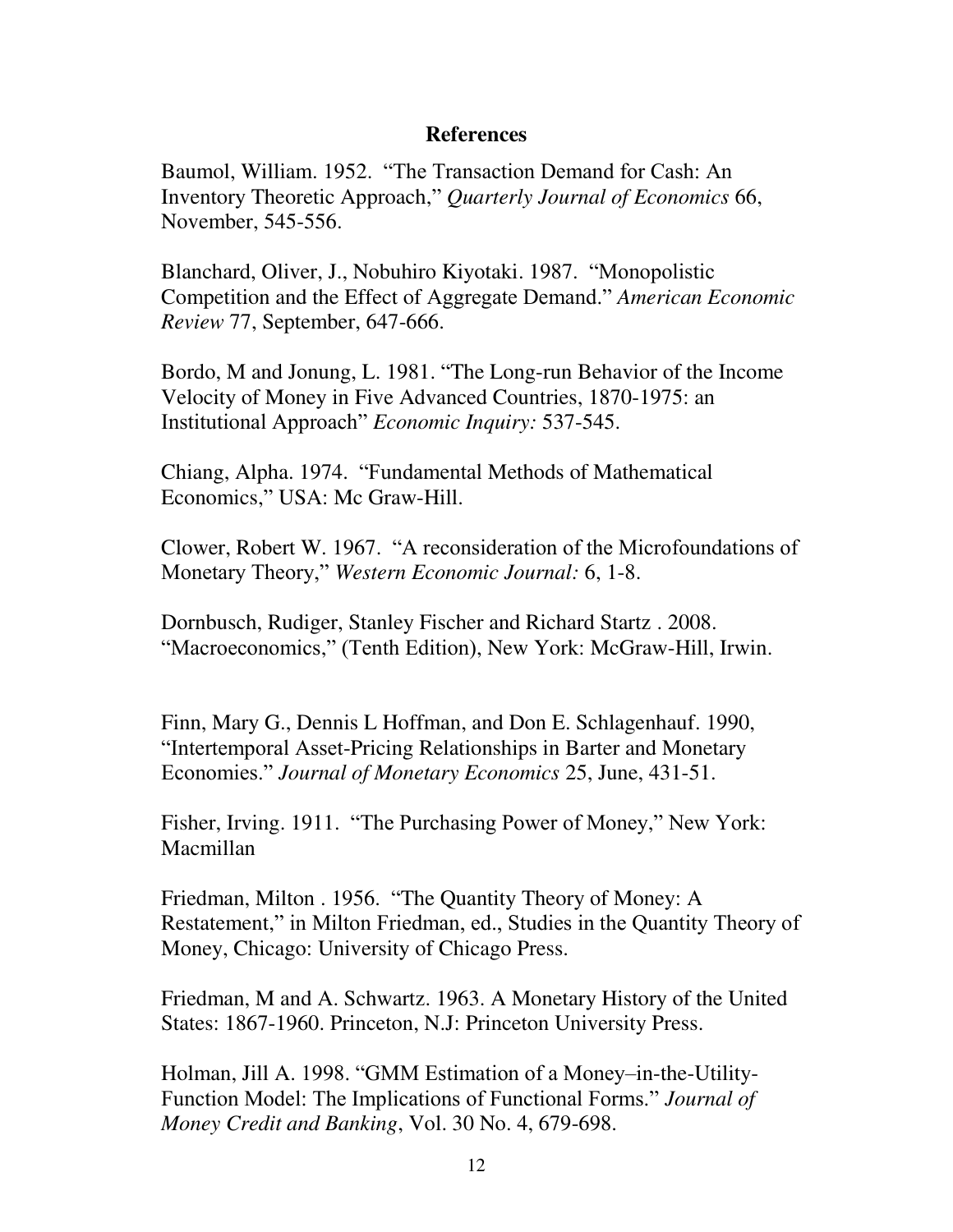Husted, Steven and Mark Rush. 1984. "On Measuring the Nearness of Near Money: Revisited," *Journal of Monetary Economics* 14, 171-182.

Keynes, John. M. 1936. "The General Theory of Employment, Interest and Money," London: Macmillan.

Klein, B. 1973. "Income Velocity, Interest Rates and Money Supply Multiplier: A Reinterpretation of the long-term evidence." *Journal of Money, Credit and Banking, 5(2), pp. 656-668.* 

Koenig, Evan F. 1990. " Real Money Balances and the timing of Consumption." *The Quarterly Journal of Economics,* 105, May, 399-425.

Ljugquist, Lars and Thomas J. Sargent. 2004. Recursive Macroeconomic Theory. Cambridge, MA: MIT Press.

Lucas, R.E. 1980. " Equilibrium in a pure currency economy". In Models of Monetary Economies (ed. J.H Karaken and N.Wallace), 31-45. Federal Reserve Bank of Minneapolis.

McCallum, Bennett T., and Marvin S. Goodfriend. 1989. "Demand for Money: Theoretical Studies." in The New Palgrave: Money, edited by J. Eatwell, M. Milgrate, and P. Newman. New York: W.W. Norton, 1989.

Poterba, James M, and Julio J. Rotemberg . 1986, "Money in the Utility Function: An Empirical Implementation," NBER Working Paper, No. 1796.

Romer, David. 2001. "Advanced Macroeconomics," (Second Edition), New York: McGraw-Hill.

Rotemberg, Julio J. 1987. "The New Keynesian Microfoundations." NBER Macroeconomics Annual 2: 69-104.

Sidrauski, Miguel. 1967. " Rational Choice and patterns of Growth in a Monetary Economy," *The American Economic Review*, Vol. 57, No. 2, Papers and Proceedings of the Seventy-ninth Annual Meeting of the American Economic Association, May, 534-544.

Siklos, Pierre, L. 1993." Income Velocity and Institutional Change: Some